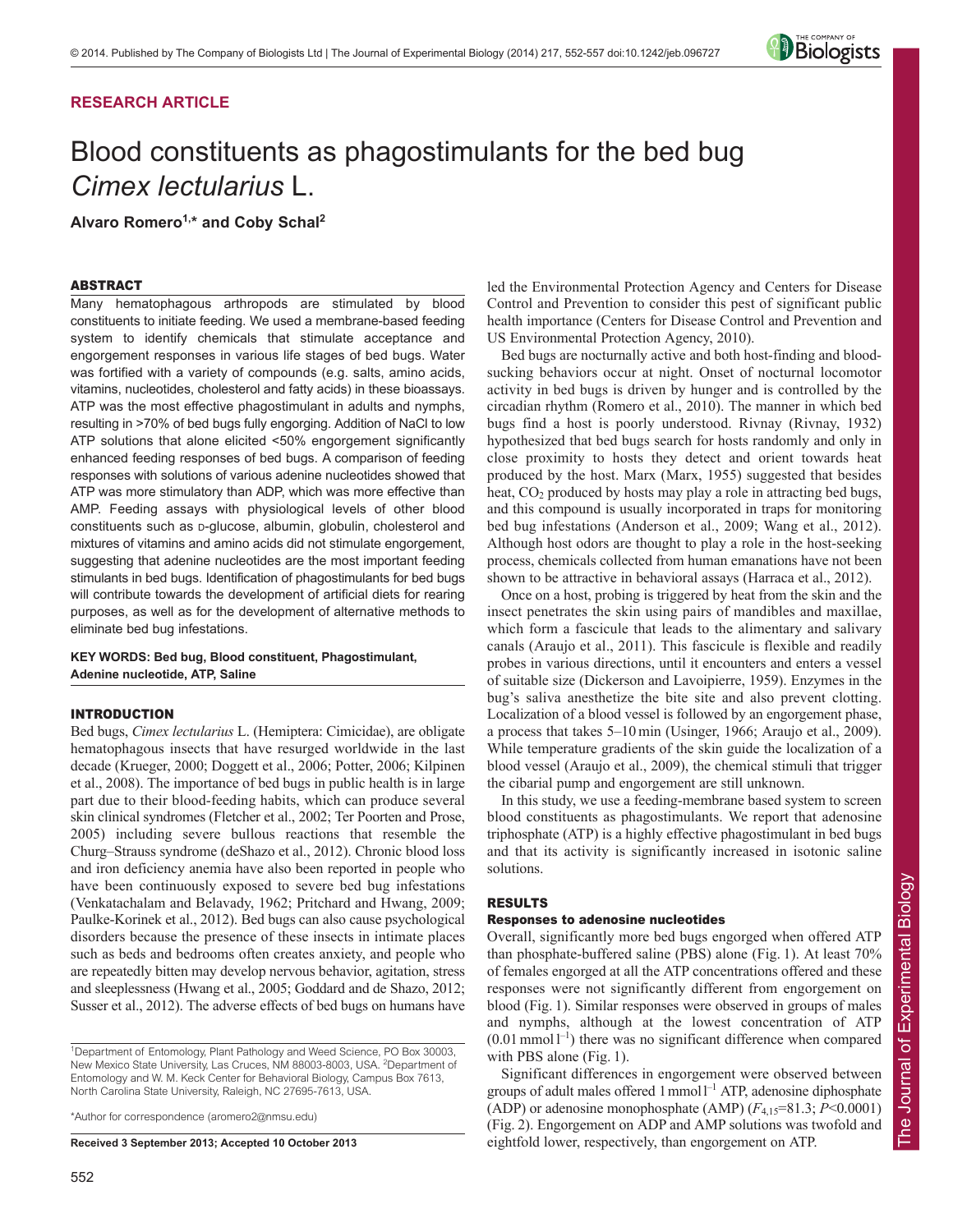

**Fig. 1. Engorgement responses of bed bug (***Cimex lectularius***) adults and nymphs to PBS and ATP solutions.** Defibrinated rabbit blood was used as positive control, while PBS was negative control. Data are presented as means ± s.e.m. Within each panel, bars with the same letter are not significantly different (ANOVA, *P*>0.05).

### Responses to NaCl solutions and other compounds

Relatively high engorgement rates on PBS alone suggested that one or more of the constituent salts may stimulate feeding in bed bugs. Engorgement of bed bugs on NaCl solutions varied significantly with concentration  $(F_{5,12}=37.62; P<0.05)$  (Fig. 3). Groups of males that were offered 510 mmol  $l^{-1}$  (3%) NaCl engorged the most (72.5±4.78%), significantly more than other groups offered 170 mmol l–1 (1%) NaCl (33.3±4.4%; *t*=3.71; *P*<0.05) and 17 mmol l–1 (0.1%) NaCl (20.0±7.63%; *t*=5.076; *P*<0.05). None of the insects accepted the  $1.7 \text{ mol}^{-1}$  (10%) NaCl solution.

Addition of  $170$  mmol  $l^{-1}$  NaCl (approximately isotonic with human blood) to  $0.01$  mmol  $l^{-1}$  ATP significantly increased (about fivefold) the percentage of engorged bed bugs  $(91.2\pm4.27%)$  when compared with groups of males exposed to  $0.01$  mmol  $1^{-1}$  ATP alone



**Fig. 2. Engorgement responses of adult male bed bugs to the adenine nucleotides ATP, ADP and AMP.** The adenine nucleotides were offered at a concentration of 1 mmol  $I^{-1}$  in PBS. Bars represent means  $\pm$  s.e.m. and bars with the same letter are not significantly different (ANOVA, *P*>0.05).

 $(18.7\pm3.14\%)$  (Fig. 4). Likewise, addition of 170 mmol  $1^{-1}$  NaCl to  $0.001$  mmol  $l^{-1}$  ATP significantly increased (about threefold) engorgement in bed bugs (70.0±4.56%) when compared with groups of males exposed to 0.001 mmol  $l^{-1}$  ATP alone (21.2 $\pm$ 2.39%) (Fig. 4).

Only minimal engorgement was observed in groups of adult males offered various concentrations of D-glucose and these responses were significantly lower than those observed in response to blood  $(F_{4,10} = 16.33; P < 0.05)$  (Fig. 5). Similar low feeding responses occurred with solutions containing albumin  $(F_{4,10}=114.31)$ ; *P*<0.05), globulins (*F*4,10=128.23; *P*<0.05), mixtures of amino acids (*F*2,6=113.43; *P*<0.05), vitamins (*F*2,6=297.49; *P*<0.05) and cholesterol  $(F_{2,6}=115.02; P=0.05)$  (Fig. 5), when compared with responses to blood.

## **DISCUSSION**

Hematophagous arthropods use physical and chemical cues to locate hosts. Host localization and blood feeding involve a series of behaviors coordinated by several sensory modalities and mediated ultimately by phagostimulants (Lehane, 2005). In most hematophagous insects, the major stimuli that elicit engorgement are associated with the cellular fraction of host blood (Mumcuoglu and Galun, 1987; Galun et al., 1993; Lehane, 2005), although in some insects plasma components, such as proteins and salts, also contribute to the acceptance and engorgement process (Galun et al., 1985). With some notable exceptions (e.g. Anopheline mosquitoes) (Galun et al., 1985), ATP and ADP are the major phagostimulatory cues for hematophagous insects (Friend and Smith, 1977; Galun, 1987a; Ribeiro, 1987).

We screened several constituents of human blood in an effort to identify phagostimulants and begin to understand the physiological basis of blood acceptance and intake in bed bugs. We initially tested chemicals that are normal constituents of blood, at a range of concentrations that included normal physiological levels found in human blood. Bed bugs displayed low feeding responses to glucose, proteins, vitamins, amino acids and cholesterol, indicating that these blood constituents do not appear to serve as phagostimulants for bed bugs. Nevertheless, it is important to consider synergistic interactions, as these compounds might contribute to blood acceptance only in combination with other blood constituents. For example, the addition of albumin to a solution containing NaCl and NaHCO3 significantly stimulated feeding in *Anopheles dirus* (Galun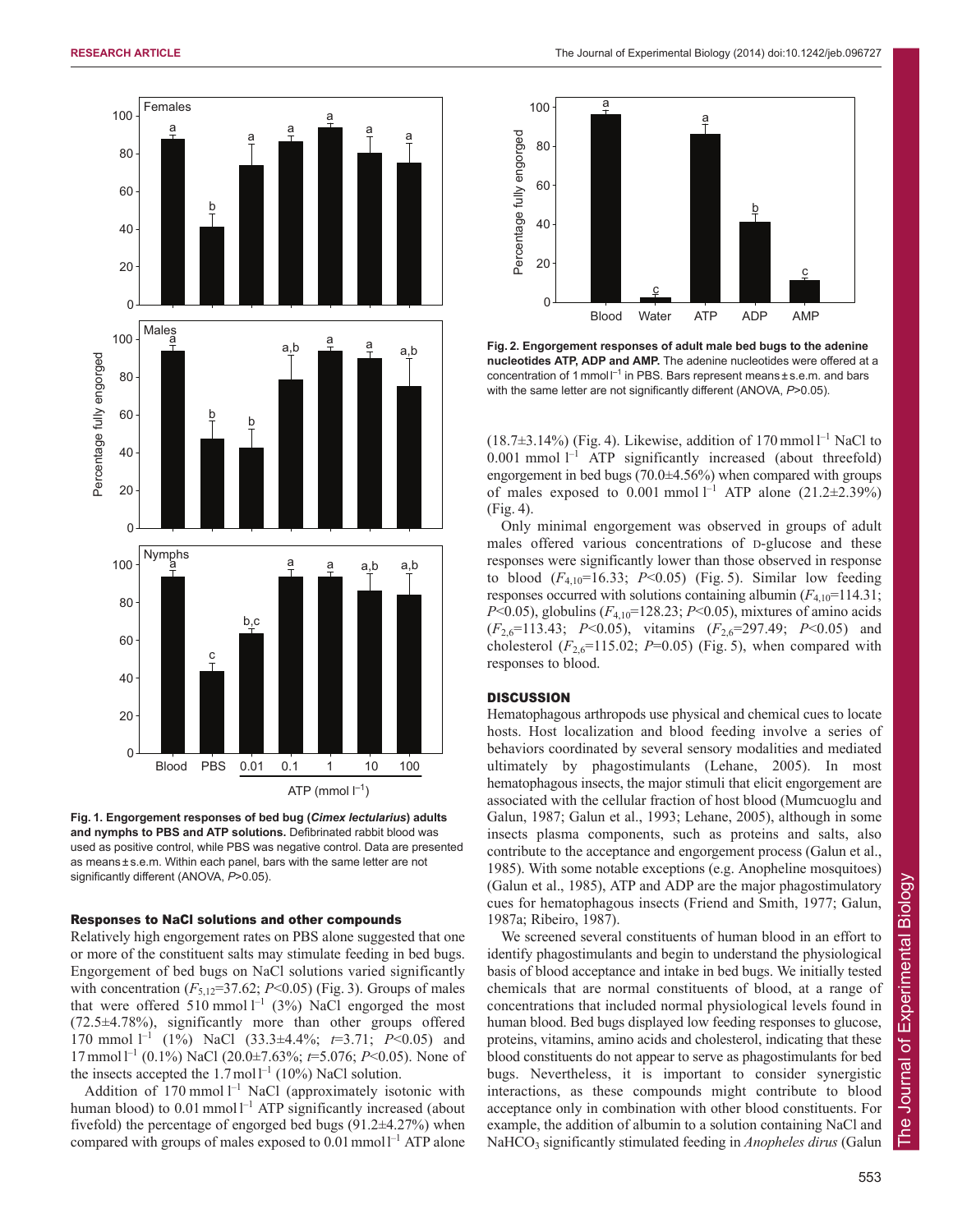



**Fig. 3. Engorgement responses of adult male bed bugs to NaCl solutions.** Bars represent means ± s.e.m. and bars with the same letter are not significantly different (ANOVA, *P*>0.05).

et al., 1985). Similarly, the addition of albumin, NaCl and NaHCO<sub>3</sub> to an ATP solution makes the solution as phagostimulatory to *Aedes aegypti* as ATP dissolved in platelet-poor plasma (Galun et al., 1984).

Significant feeding responses in bed bug nymphs and adults (>70% engorgement) were observed with ATP in PBS solution at a wide range of concentrations. For all three life stages, maximal engorgement occurred at  $1$  mmol  $1^{-1}$  ATP, the ATP concentration normally found in human blood (Khlyntseva et al., 2009). Interestingly, engorgement responses in adult males were 50% lower at the lowest concentration than at a middle concentration of ATP tested (0.01 versus 1 mmol  $l^{-1}$ ), whereas in females engorgement responses at these two concentrations were high and not significantly different. The difference in the acceptance threshold of ATP between the sexes reflects the complexity of factors that might control feeding responses in bed bugs. Factors such as sex and nutritional and physiological status influence the responses of many hematophagous insects to phagostimulants (Friend and Smith, 1977). Although our dilution of ATP in PBS precluded quantitative measures of the effective dose of ATP, it is apparent that bed bugs are highly sensitive to micromolar concentrations of this nucleotide.

We also evaluated feeding responses of bed bugs to the adenine nucleotides ADP and AMP, and compared these responses with those observed with ATP. For this comparison, we offered insects solutions of adenine nucleotides at  $1$  mmol  $1^{-1}$ , within the range that these nucleotides are normally found in human blood (Khlyntseva et al., 2009). Our results showed that ATP was more stimulatory than ADP, and ADP in turn was more effective than AMP. A decrease in feeding due to reduction of phosphate groups was also reported in the hematophagous triatomine *Rhodnius prolixus* (Smith and Friend, 1976) and the mosquito *A. aegypti* (Galun et al., 1963). Galun et al. (Galun et al., 1963) demonstrated that adenosine tetraphosphate was even more effective than ATP, indicating that the presence of the adenine moiety and number of phosphate groups are important stimuli of the chemosensory system involved in assessing blood quality and engorgement. Moreover, the 5′ position of the phosphates on the ribose was critical for phagostimulatory activity (Galun, 1967).

However, insects exhibit great diversity in their chemosensory responses to various adenine nucleotides, despite their ubiquitous sensitivity to these compounds. Unlike bed bugs, triatomines, *Aedes* mosquitoes, the mosquito *Culex pipiens* and the blackfly *Simulium venustum* respond to AMP as a more potent engorgement stimulus than to ATP (Hosoi, 1959; Smith and Friend, 1982).

Exposure of bed bugs to adenine nucleotides might initially occur at the biting site, while insects probe the skin in search of a blood vessel. Adenine nucleotides are constituents of the inflammatory factors released by platelets and injured cells (Ribeiro, 1987). However, locally produced adenine nucleotides might be degraded by the action of the enzyme apyrase, a component of bed bug saliva (Valenzuela et al., 1998; Francischetti et al., 2010). Other sources of adenine nucleotides include blood cells, such as platelets and erythrocytes, which contain high concentrations of these compounds. However, it is not clear how cellular adenine nucleotides would act as phagostimulants for bed bugs as 99% of adenine nucleotides are normally found intracellularly where it would not stimulate the insect's chemosensory system. We hypothesize that adenine nucleotides might be released from blood cells in response to deformation of the cell membrane during the cell's passage through the bed bug's food channel. Shear-induced ATP release has been documented in response to vasoconstriction of blood vessels (Wan et al., 2008). The occurrence of this mechanism in bed bugs is plausible as the diameter of the food channel at the tip of the proboscis is slightly narrower than the diameter of a red blood cell (Dickerson and Lavoipierre, 1959). If so, the chemosensilla that respond to ATP would be expected to be within the food canal rather than on the outer surface of the mandibles and maxillae.

Osmotic pressure of ionic compounds plays a role in inducing feeding in most hematophagous insects. Saline solutions elicit engorgement in sand flies (Ready, 1978) and triatomines (Guerenstein and Núñez, 1994). However, limited feeding responses have been observed when the osmotic pressure of solutions is increased with non-sodium ions such as potassium, calcium or magnesium (Galun et



**Fig. 4. Effect of isotonic saline solution (1% NaCl) on the engorgement responses of adult male bed bugs to low concentrations of ATP (0.01 and 0.001 mmol l<sup>−</sup><sup>1</sup> ).** Bars represent means ± s.e.m. and bars with the same letter are not significantly different (ANOVA, *P*>0.05).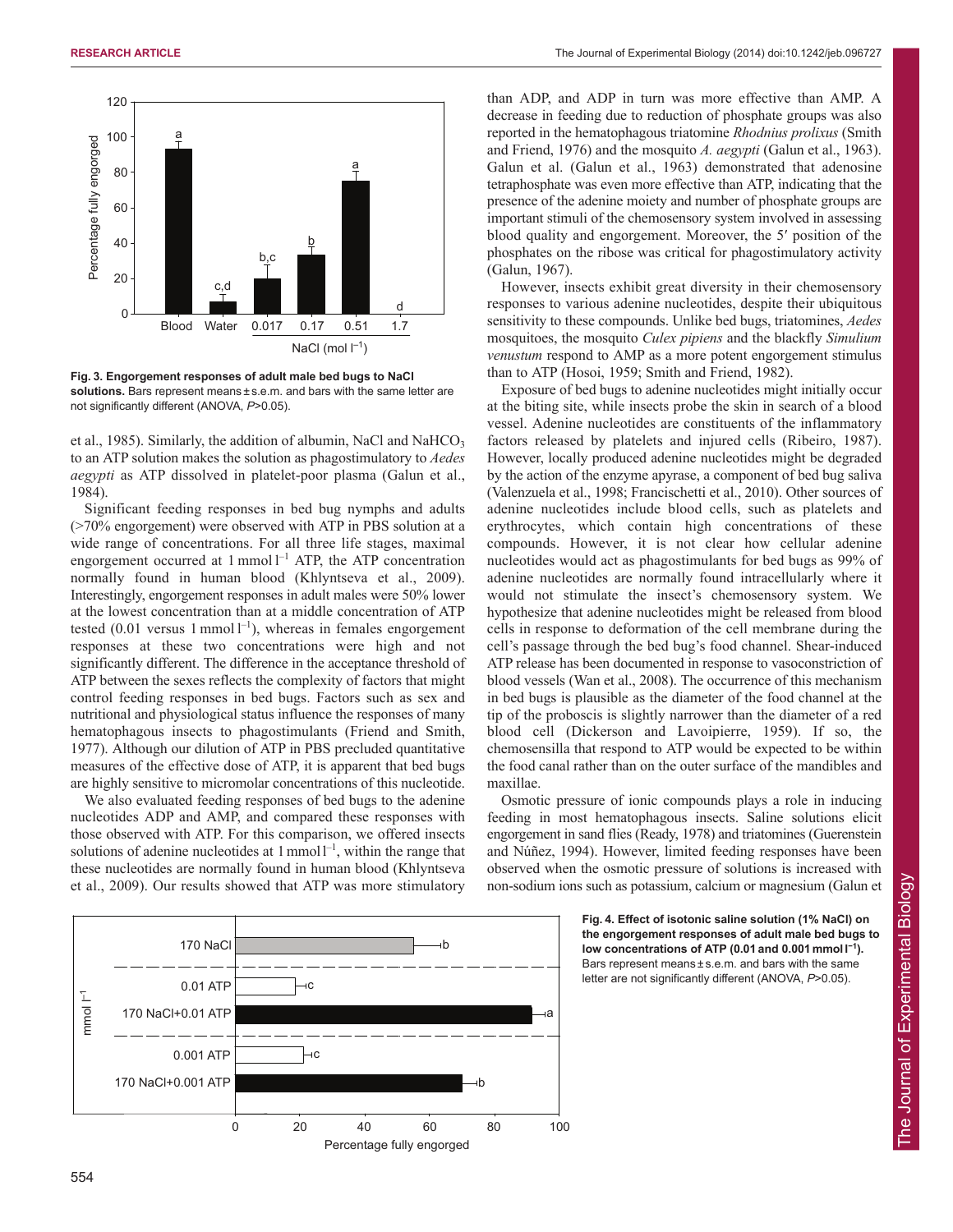

**Fig. 5. Effect of various blood constituents on the engorgement responses of adult male bed bugs.** Engorgement responses of adult male bed bugs on (A) D-Glucose, (B) albumin, (C) globulin and (D) mixtures of vitamins, amino acids or cholesterol. Bars represent means ± s.e.m. No significant differences were observed between the responses to water and to the different concentrations of any mixture or compound tested (ANOVA, *P*>0.05).

al., 1963). Thus it seems that in addition to assessing osmotic pressure, hematophagous insects also specifically require sodium for optimal feeding responses (Galun et al., 1963). In our study, much greater engorgement responses were observed when bugs were offered a PBS solution rather than water alone, indicating that bed bugs might be stimulated by one or more of the constituent salts. Bed bugs engorged on NaCl solutions in a dose-dependent manner, but they refused to ingest a 10% NaCl solution  $(1.7 \text{ mol}^{-1})$ . These findings suggest that bed bugs have gustatory receptors on their mouthparts that mediate acceptance of low NaCl concentrations and deterrence to high NaCl concentrations, as in many other insects. Surprisingly, however, bed bugs exhibited a low feeding response to physiological concentrations of NaCl (1%; 170 mmol  $l^{-1}$ ) and much higher responses to 3%  $(510 \text{ mmol l}^{-1})$  NaCl. These results suggest that there might be an additive interaction between the phagostimulatory effects of NaCl and ATP at near-physiological concentrations. We therefore offered bugs a mixture of  $1\%$  NaCl and 0.01 or 0.001 mmol  $1^{-1}$  ATP; both compounds are within the range normally detected in plasma (Gorman et al., 2007), but each alone induced marginal engorgement in male bed bugs at these concentrations (Fig. 1). These results are similar to work with *A. aegypti*, showing that the feeding responses to an ATP solution buffered by bicarbonate (the major natural buffer in blood) were fivefold higher than to ATP buffered by phosphate (Galun et al., 1984). Significantly enhanced feeding of various hematophagous insects with mixtures of compounds indicate that multiple appetitive chemosensory channels (also including osmotic pressure and pH detectors) contribute additively to the engorgement response. Nevertheless, whereas *Aedes* mosquitoes do not feed on pure salt solutions and require the addition of ATP to an NaCl solution buffered with bicarbonate (Werner-Reiss et al., 1999a), >50% of bed bugs accept NaCl alone.

The locations and functions of chemosensilla that detect phagostimulatory compounds, including adenine nucleotides, are poorly known. Because the gustatory responses to phagostimulants have evolved independently many times, it is possible that receptors also reflect high divergence in location, structure and function. In some blood feeders, such as the tsetse fly *Glossina* that has sponging mouthparts, phagostimulant-responsive sensilla have been identified on the labella, and have been recorded from using extracellular tip recordings (Galun and Margalit, 1969; Mitchell, 1976). Similar recordings from labral apical sensilla of *C. pipiens* (Liscia et al., 1993) and *A. aegypti* (Werner-Reiss et al., 1999a) have identified NaCl, Na<sub>2</sub>HPO<sub>4</sub>, L-alanine and ATP responsive sensilla; notably, these chemosensilla are present only in female mosquitoes. Insects with sucking mouthparts have sensilla possibly involved in the detection of phagostimulants inside the food channel, particularly on mandibles and maxillae and within the cibarium (Bernard et al., 1970; Ascoli-Christensen et al., 1990; Werner-Reiss et al., 1999b). Morphological evidence supports the existence of putative chemosensilla in the cibarial region of the esophagus that could play a role in determining acceptability of ingested food (Rice, 1970; Lee and Craig, 1983). In some hemipterans such as Triatominae and Cimicidae, a cibarial pump is associated with this region and electromyogram recordings from this structure indicate that insects sample blood before the engorgement phase commences (Friend and Smith, 1971; Araujo et al., 2011). If so, sampling would enable the blood to come into contact with cibarial sensilla. The repeated sampling seen during the probing phase of bed bugs and the detection of small amounts of phagostimulant-free dye solution in the esophagus is consistent with this suggestion (A.R., unpublished observation).

The use of adenine nucleotides as cues to recognize a blood meal by many unrelated blood-feeder arthropods indicates that hematophagy evolved independently (Galun, 1987b; Ribeiro, 1987). Despite the convergent evolution of hematophagy, studies of feeding responses of various hematophagous arthropods to artificial diets containing adenine nucleotide analogues show that there is a great diversity of structure–activity relationships of adenine nucleotide receptors (Friend and Smith, 1982; Galun et al., 1985; Galun and Kabayo, 1988; Galun, 1989; Friend and Stoffolano, 1990). Further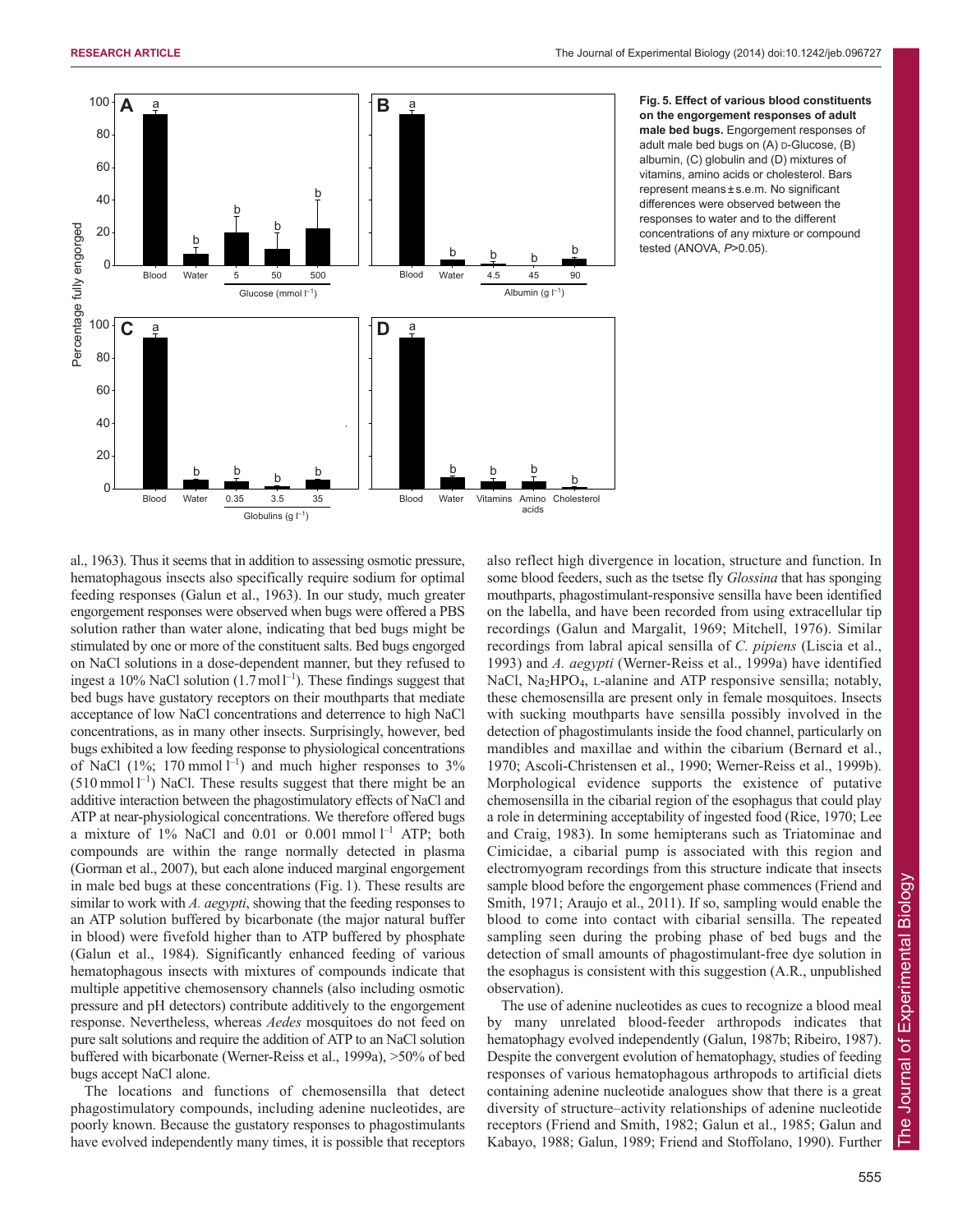characterization of structural requirements for triggering putative adenine nucleotide receptors will provide insights on the nature of these receptors as well as how it relates to other blood-feeder arthropods. This information along with genome analysis will provide insights on how hematophagy evolved in Cimicidae. From a practical perspective, identification of phagostimulants for bed bugs will contribute to the development of artificial diets for rearing purposes, as well as for the development of alternative methods to eliminate bed bug infestations. The development and future deployment of toxic baits against bed bugs will depend not only on the use of effective attractants, but also on maximizing acceptance and ingestion of toxicants with effective phagostimulants.

# MATERIALS AND METHODS

## Insects

Bed bugs were obtained from a colony maintained at 25°C, 50±5% relative humidity, and a photoperiod of 12 h:12 h (light:dark). This colony was originally established from bed bugs collected in an apartment in Jersey City, NJ, USA in 2008. Insects were fed in the laboratory through a parafilmmembrane feeder with defibrinated rabbit blood heated to 37°C by a circulating water bath (Montes et al., 2002). Experimental insects (third and fourth instar nymphs, and adult females and males) were tested unfed, 7days after emergence. Assays were conducted in a dark room at ambient temperature between 22 and 25°C.

#### Chemicals and solutions

Modified Dulbecco's phosphate-buffered saline (PBS; 8 mmol l<sup>-1</sup> sodium phosphate, 2 mmol l<sup>-1</sup> potassium phosphate, 140 mmol l<sup>-1</sup> sodium chloride, 10 mmol  $l^{-1}$  potassium chloride, pH 7.4) was from Pierce/Thermo Fisher Scientific (Rockford, IL, USA). All other chemicals were purchased from Sigma-Aldrich (St Louis, MO, USA). ATP, ADP and AMP were diluted in PBS. ATP was tested at  $0.01$  to  $100 \text{mmol}^{-1}$ . Bed bug feeding responses to ADP and AMP were evaluated at a concentration of  $1$  mmol  $I^{-1}$ . Sodium chloride (NaCl) was dissolved in water to yield final concentrations of 0.1%  $(17 \text{ mmol } l^{-1})$ , 1%  $(170 \text{ mmol } l^{-1})$ , 3%  $(510 \text{ mmol } l^{-1})$  and 10%  $(1.7 \text{ mol } l^{-1})$ . Mixtures of aqueous solutions of  $170 \text{ mmol } l^{-1}$  NaCl and either 0.01 or  $0.001$  mmol<sup> $1$ </sup> ATP were also tested. All concentrations of the mixtures fall within the range of these compounds normally detected in blood (Gorman et al., 2007). Glucose was dissolved in water to final concentrations of 5, 50 and  $500$  mmol  $l^{-1}$ .

Groups of nine amino acids or eight vitamins were mixed in water at concentrations that fall within the range of these compounds normally detected in blood [amino acids= $10^{-7}$  mol  $1^{-1}$ ; vitamins at various concentrations (see below)] (http://www.mayomedicallaboratories.com/testcatalog/alphabetical/V). The amino acids tested were: L-arginine hydrochloride, L-cystine dihydrochloride, L-histidine monohydrochloride monohydrate, L-isoleucine, L-leucine, L-lysine hydrochloride, L-methionine, L-threonine and L-tyrosine. The vitamins screened were: thiamine hydrochloride (10<sup>-7</sup> mol l<sup>-1</sup>), folic acid (10<sup>-6</sup> mol l<sup>-1</sup>), D-pantothenic acid hemicalcium salt (10<sup>−</sup><sup>6</sup> mol l–1), niacinamide (10−<sup>3</sup> mol l–1), cobalamin  $(10^{-6} \text{ mol } l^{-1})$ , biotin  $(10^{-6} \text{ mol } l^{-1})$ , choline chloride  $(10^{-5} \text{ mol } l^{-1})$  and riboflavin (10<sup>−</sup>6moll–1). Bovine albumin and globulin were diluted in water at 4.5, 45 and  $90 \text{ g l}^{-1}$ , and 0.35, 3.5 and 35 g l<sup>-1</sup>, respectively. Cholesterol was initially dissolved in 0.1% Tween 20 (in water) and then diluted in water to 0.1, 1 and 5 mmol  $I^{-1}$ . All solutions were prepared fresh before each experiment.

#### Feeding assays

Test solutions were warmed to 37°C with a water bath circulator system, and offered to the insects in a feeding membrane system similar to the one used by Montes et al. (Montes et al., 2002). The system consisted of several custom-made water-jacketed glass feeders with a synthetic membrane (Nescofilm, Alfresa Pharma Corporation, Osaka, Japan) stretched across the bottom through which the insects fed.

Bed bugs were placed into 2 oz (60 ml) clear round wide-mouth jars (Consolidated Plastic, Stow, OH, USA). We removed the bottom of the jar and replaced it with a plankton mesh (BioQuip Products, Rancho Dominguez, CA, USA) which was attached to the jar using methylene chloride to melt the plastic. Bugs were provided with strips of paperboard folder paper of the same length as the jar to allow them to climb to the mesh and reach the test solution.

Groups of 20 bed bugs (females, males or third to fourth instar nymphs) were used each time and allowed to feed for 20 min. Only males were used for the evaluations with non-ATP nucleotides, mixtures of physiological saline and ATP, and other blood constituents. Engorgement was determined by visual inspection, as the feeding response in bed bugs is usually an allor-none phenomenon, as reported also in some hematophagous triatomines (Friend and Smith, 1977). The percentage of insects that fully engorged was used as a measure of the phagostimulatory quality of test solutions. Unless otherwise stated, three replicates (20 insects each) were used with each test solution. Engorgement responses to test solutions were compared with responses to defibrinated rabbit blood (positive control) and with responses to PBS or distilled water (negative control).

## Statistical analysis

The number of engorged insects was divided by the number of insects in each replicate (20), and the square root of this proportion was arcsine transformed before analysis of variance (ANOVA) using Mixed Procedure (SAS Institute, 2002) and Tukey's pairwise comparison (at 5% level of significance).

#### **Acknowledgements**

We thank Richard G. Santangelo for technical assistance during this study.

#### **Competing interests**

The authors declare no competing financial interests.

#### **Author contributions**

A.R. and C.S. designed the study and wrote the manuscript. A.R. performed all the experiments and analyzed the data.

#### **Funding**

Alvaro Romero was supported by a US National Science Foundation Post-Doctoral Research Fellowship in Biology (award number 1002591). This research was supported in part by the Blanton J. Whitmire endowment at North Carolina State University.

#### **References**

- **Anderson, J. F., Ferrandino, F. J., McKnight, S., Nolen, J. and Miller, J.** (2009). A carbon dioxide, heat and chemical lure trap for the bedbug, *Cimex lectularius*. *Med. Vet. Entomol.* **23**, 99-105.
- **Araujo, R. N., Costa, F. S., Gontijo, N. F., Gonçalves, T. C. and Pereira, M. H.** (2009). The feeding process of *Cimex lectularius* (Linnaeus 1758) and *Cimex hemipterus* (Fabricius 1803) on different bloodmeal sources. *J. Insect Physiol.* **55**, 1151-1157.
- **Araujo, R. N., Gontijo, N. F., Guarneri, A. A., Gontijo, A. F., Soares, A. C. and Pereira, M. H.** (2011). Electromyogram of the cibarial pump and the feeding process in hematophagous Hemiptera. In *Advances in Applied Electromyography* (ed. J. Mizrahi), pp. 137-158. Rijeka, Croatia: InTech.
- **Ascoli-Christensen, A., Sutcliffe, J. F. and Albert, P. J.** (1990). Effect of adenine nucleotides on labellar chemoreceptive cells of the stable fly, *Stomoxys calcitrans*. *J. Insect Physiol.* **36**, 339-344.
- **Bernard, J., Pinet, J. M. and Boistel, J.** (1970). Électrophysiologie des récepteurs des stylets maxillaires de triatoma infestans – action de la température et de la teneur en eau de l'air. *J. Insect Physiol.* **16**, 2157-2180.
- **Centers for Disease Control and Prevention and US Environmental Protection Agency** (2010). *Joint Statement on Bed Bug Control in the United States From the U. S. Centers for Disease Control and Prevention (CDC) and The U. S. Environmental Protection Agency (EPA)*. Atlanta, GA, USA: United States Department of Health and Human Services. http://www.cdc.gov/nceh/ehs/publications/bed\_bugs\_cdc-epa\_ statement.htm.
- **deShazo, R. D., Feldlaufer, M. F., Mihm, M. C., Jr and Goddard, J.** (2012). Bullous reactions to bedbug bites reflect cutaneous vasculitis. *Am. J. Med.* **125**, 688-694.
- **Dickerson, G. and Lavoipierre, M. M.** (1959). Studies on the methods of feeding of bloodsucking arthropods. II. The method of feeding adopted by the bed-bug (*Cimex lectularius*) when obtaining a blood-meal from the mammalian host. *Ann. Trop. Med. Parasitol.* **53**, 347-357.
- **Doggett, S. L., Geary, M. J. and Russell, R. C.** (2006). The resurgence of bed bugs in Australia: with notes on their ecology and control. *Environ. Health* **4**, 30-38.
- Fletcher, C. L., Ardern-Jones, M. R. and Hay, R. J. (2002). Widespread bullous eruption due to multiple bed bug bites. *Clin. Exp. Dermatol.* **27**, 74-75.